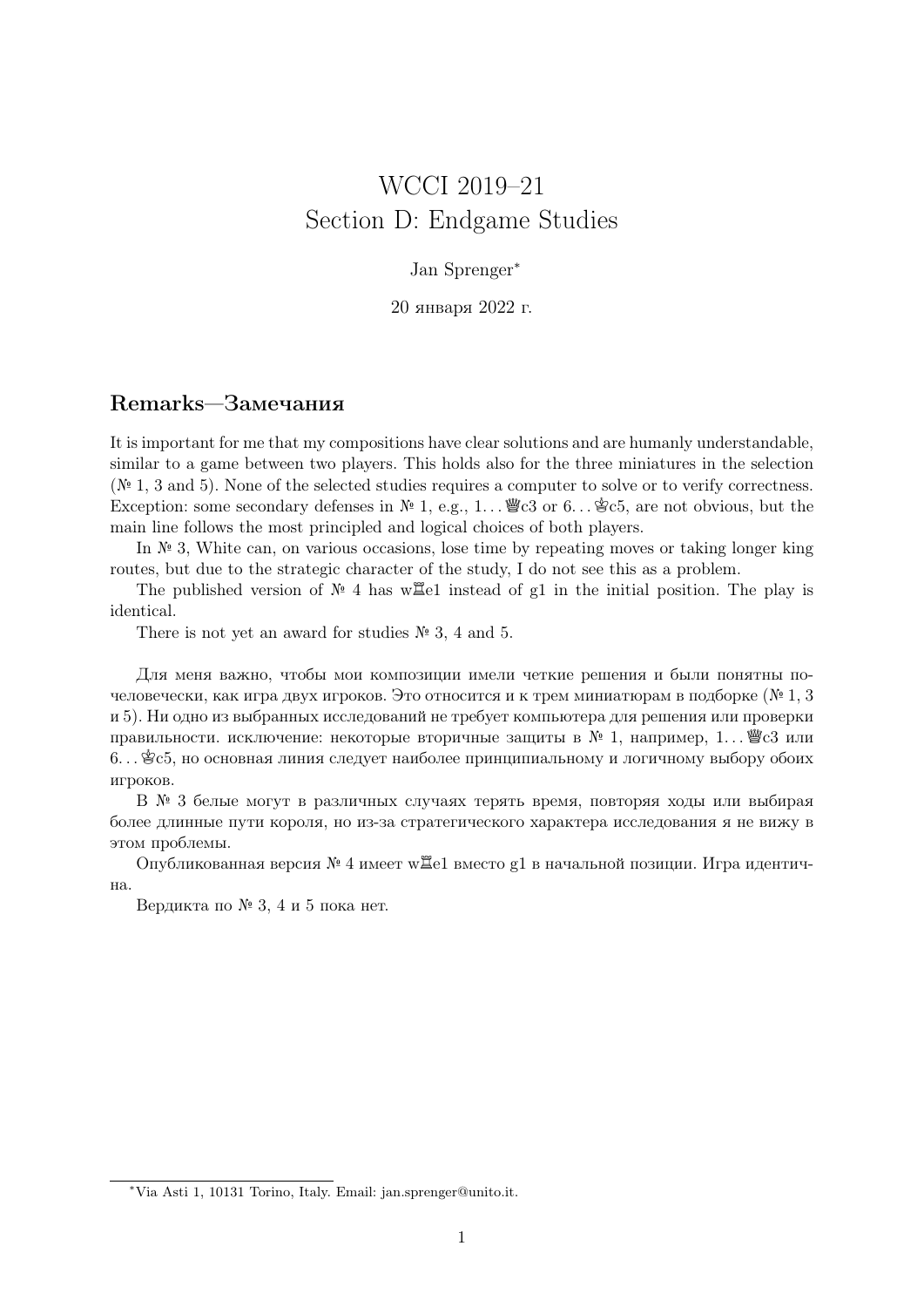## Study № 1: Oleg Pervakov–60JT, 2020, 4th prize

White to play and draw  $(4+3)$ 



Tactical fight for promotion of the h-pawn with logical elements (try 2.  $\mathbb{E} d7+$ ). First, bishop and rook fight for access to the long diagonal. Only when Black plays  $\&c7$ , White can realize his main idea. In the end, Black is forced to block the exit roads for his queen with his own pieces.

Тактическая борьба за продвижение пешки "h"с логическими элементами (попытка 2.  $\mathbb{Z}d7+$ ). Сначала за выход на большую диагональ борются слон и ладья. Только когда черные сыграют  $C$ , белые смогут реализовать свою основную идею. В конце концов, черные вынуждены своими фигурами загораживать пути выхода ферзя.

#### Solution: 1. h7 **Q**f8 2. **K**g5!

Logical try:  $2.\overline{\mathbb{Z}} d7+?$   $\circledast c6$   $3.\overline{\mathbb{Z}} f7 \circledast d8+!$ 4.  $\angle$ g4  $\angle$ e8 5.  $\angle$ e7+  $\angle$ b5!! (The only refutation of White's play.  $5...\overset{\text{*}}{\otimes}66$  or  $5...\overset{\text{*}}{\otimes}65$  would allow the combination  $6.\overline{\mathbb{Z}}68!$ , like in the solution, and after  $5...$   $\× 7$  6.  $\× 7$ , the h7-pawn guarantees the draw.)

6. Rf8!? White's main tactical idea, but here it does not work:  $6...$   $\mathscr{W} \times 6$  7.  $\mathscr{Q} \times 6$   $\mathscr{W} b4+!$ , followed by  $$f6$  and Black is winning. Thanks to  $5...\oplus 5$ , the diagonal a3-f8 remained open and Black could evacuate his queen with check. 2... **ga5 3.**  $\mathbb{Z}$ **d3!** Denying the black bishop access to the a1-h8 diagonal. Again, not immediately 3.  $\mathbb{Z} d7+?$   $\circledast$  c6 4.  $\mathbb{Z} f7$   $\mathbb{Z}$  a8! 5.  $\mathbb{Z} f6+$  $C5$ , and  $C2$  decides.

3...  $\&c7$ . Threatening  $\&e5$ , but now White can realize his plan.



4. **R**d7 **K**c6 5. **R**f7 It was too early for  $5. \angle x$ c7+  $\angle x$ c7, e.g., 6.  $\angle x$ g6  $\angle x$ d7 7.  $\angle \triangle 0$ h6  $\angle x$ e6

8.  $\Diamond$ g8  $\mathscr{C}$ f7+ 9.  $\Diamond$ h6  $\Diamond$ f5. Now, 5... $\mathscr{C}$ a8 would fail to  $6.\Xi \times 7+$  and  $7.\overline{\otimes}$ h6, and so Black needs to work with checks.

5... ||**@d8+!** Preparing to play  $\text{\&e5}$ , and better than  $5... \& d8+$ , after which White draws (e.g.) with 6.  $\&e7+ \&e7+ 7. \&g6 \&e8$  $8.$  \$ $g7.$ 

6. 2e7+ 含d6 After 6... 含c5 7.  $15 + 8c4$ 8.  $\&$  g6 (e.g.), White has prevented 8...  $\&$  e5 and enough counterplay for draw.



7. **R**f8!! The point of the white play. After 7. 曾g6 曾e6 8. 公f5 鱼e5 9. 公g7+ 曾d6 Black is in full control. Now  $7...\mathcal{W} \times 67+$  is answered with  $8.\Xi$ f6+ and h $8\ddot{$ }, and so...

### $7...$   $\frac{10}{3}x^{6} - 8 \cdot \frac{6}{2}6 \cdot \frac{6}{2}d8 + 0$  (Or 8...  $\frac{100}{3}d8 +$  $9.$  \$h5.)

9.  $\angle$ g4. The diagonal a3-f8 ( $\angle$ b4+) is blocked by the black  $\mathcal{L}$  of  $\mathcal{L}$  and the back rank by the bishop ( $\mathscr{C}\in\mathscr{E}_+$ ). Pawn promotion is thus inevitable.  $1/2-1/2$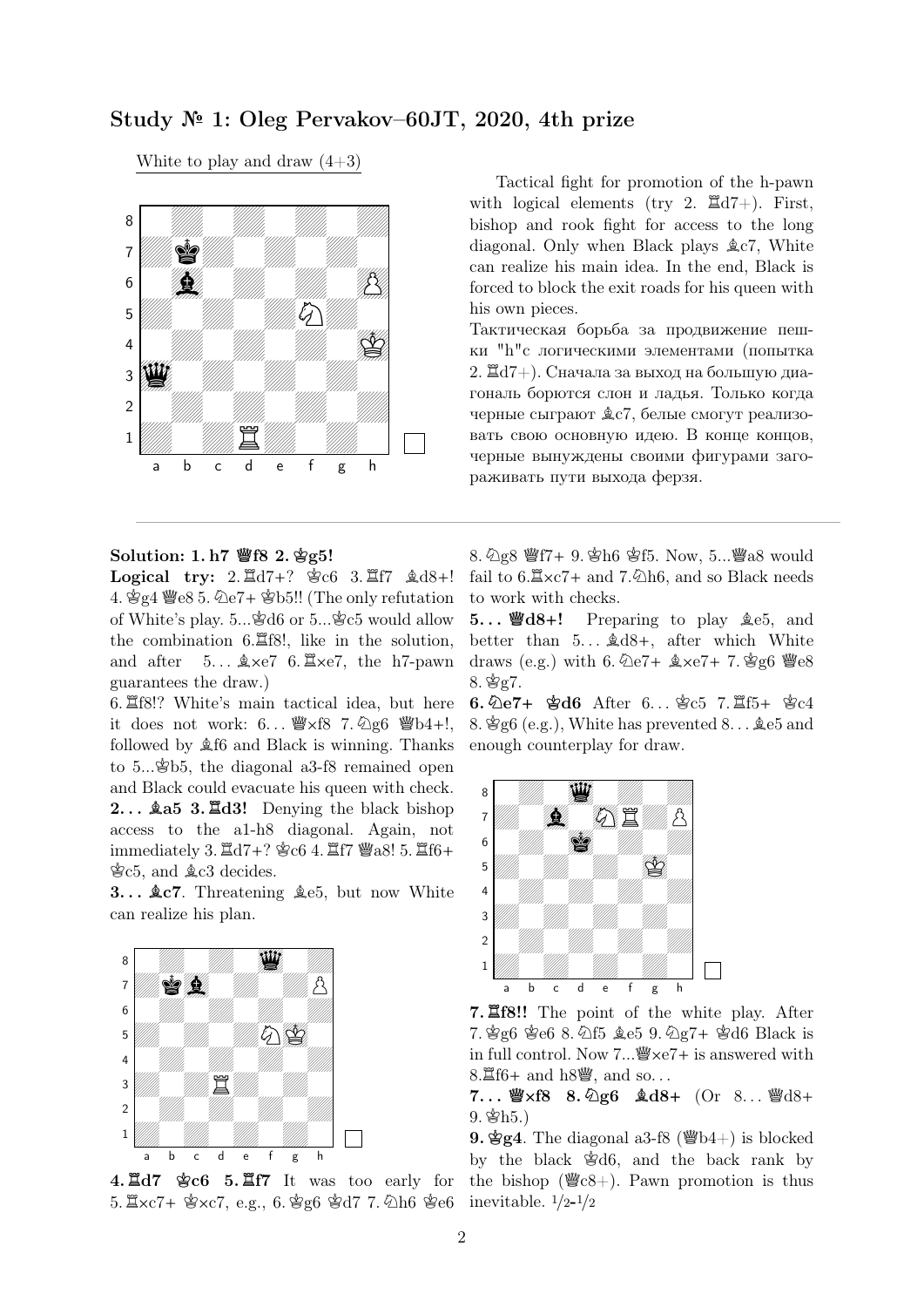## Study № 2: Magyar Sakkvilág, December 2021, Prize

White to play and win  $(7+6)$ 



Tactical massacre with uncommon logical structure. The two logical tries 2.  $\Xi$ e5 and 2.  $\Xi$ h5 fail to different defensive obstacles, but the preparatory rook sacrifice 2.  $\Xi$ b4 overloads Black's pieces and forces him to remove one of them. The two main lines then show how White implements his original plans.

Тактическая бойня с необычной логической структурой. Две логические попытки 2. Де5 и 2. Де5 не приводят к разным защитным препятствиям, но предварительная жертва ладьи 2. Rb4 перегружает фигуры черных и вынуждает их убрать одну из их. Затем две основные линии показывают, как белые реализуют свои первоначальные планы.

Solution: 1.d8響+ 響e7! 1... 鱼e7 2. Eh5+  $\frac{1}{2}g^4$  3.  $\frac{10}{2}d^4$  +  $\frac{10}{2}f^4$  4.  $\frac{10}{2}f^5$  +  $\frac{10}{2}e^3$  5.  $\frac{10}{2}f^3$  # White's two thematic tries now fail due to two different obstacles.  $2.\overline{\mathbb{Z}}h5+?$  etc. fails to  $3...$   $2e2!$  and  $2.\overline{2}e5?$  fails to  $2...$   $2e4+!$ followed by  $3...$   $\&e3+!$ .

2. **Labdary** Regardless of how Black takes on b4, he must give up one of the two obstacles. White then chooses his plan accordingly.

Logical Try: 2.  $\mathbb{E}e5$ ? The idea is 2...  $\mathbb{E}xe5$ ? 3.  $\Delta b4+!$   $\Delta x b4$  4.  $\Delta d4+$   $\Delta e4$  5.  $\Delta f2+$   $\Delta g4$ 6.  $\mathscr{G}_g3\#$ . But Black refutes the plan with  $2...$   $\Xi$ g4+! 3.  $\angle$ xh6  $\angle$ e3+! 4.  $\angle$ xe3  $\angle$  xd8 and White has no  $\mathbb{Z}\mathrm{h}5\#$ .

Logical Try:  $2.\overline{\Xi}h5+?$   $\mathscr{E}g4$  3.  $\mathscr{W}d1+ \overline{\Xi}e2!$ 4.  $\text{Q}a4+\text{Q}e4$  5.  $\text{Q}d1+\text{Q}e2$  and White has not more than draw.

**Correction Try:**  $2.\overline{\mathbb{E}}e1$ ? This prevents 2...  $\mathbb{Z}q4+$  since Black is mated after 3.  $\mathbb{Z}\times h6$  $\mathcal{Q}\times\mathrm{d}84$ .  $\mathbb{Z}\text{h}5\text{+}1$ . However, it also opens the road to e4 for the Black queen:  $2...$   $\mathbb{Z} \times 1!$  3.  $\mathbb{Z} \cdot 4+$  $\& \times d4$  4.  $\& \times d4 + \& \times e4 +$ , and Black is winning.

After 2.  $\Xi$ b4!!, the game splits as follows:

Main  $\mathbf{A: 2... }\mathbb{Z} \times \mathbf{b4}$ . Now there is no  $\mathbb{Z} \in \mathbb{2}$  any more and the attack with  $\mathbb{E}h5+$  and  $\mathbb{Q}d1+$ succeeds: **3.**  $\mathbb{E}h5+!$  And not 3.  $\mathbb{E}e5+?$   $\mathbb{W}\times d8$  $4. \ \mathbb{E}e4+ \ \mathbb{E}xe4. \ \mathbf{3...} \ \mathbf{gg4} \ \mathbf{4.} \ \mathbf{Wd1+} \ \text{(no } \ \mathbb{E}e2$ any more) 4... \$f4 5. <u>且f5+</u> \$e3 6. 且f3+  $\frac{1}{2}$ e4 7.  $\frac{10}{2}$ d3+  $\frac{10}{2}$ e5 8.  $\frac{10}{2}$ f5+  $\frac{10}{2}$ e6 9.  $\frac{10}{2}$ d5#

Main B:  $2...$   $\&$  xb4. Now, Black has no  $\&e3+$ any more, and so the  $\Xi$ e5 plan works.



**3. 里e5!!** Of course, not 3.  $\Xi$ h5+? 曾g4 4.  $\mathcal{Q}d1+$  $Ee2.$ 

3. . . **R**g4**+**. Black is also mated after  $3...$  @xd8 4.  $\mathbb{Z} \times 4 \#$  or  $3...$   $\mathbb{Z} \times 65$  4. @d4+  $E_4$  5.  $P_4$  f2+  $S_2$  6.  $P_3$  g3#

 $4. \&$  ×h6  $\Xi$ g6+!?  $4... \&$  ×d8 5.  $\Xi$ h5#, mate with active self-block.

5. 宫×g6 曾×d8 6. 里e4#. Model mate. 1-0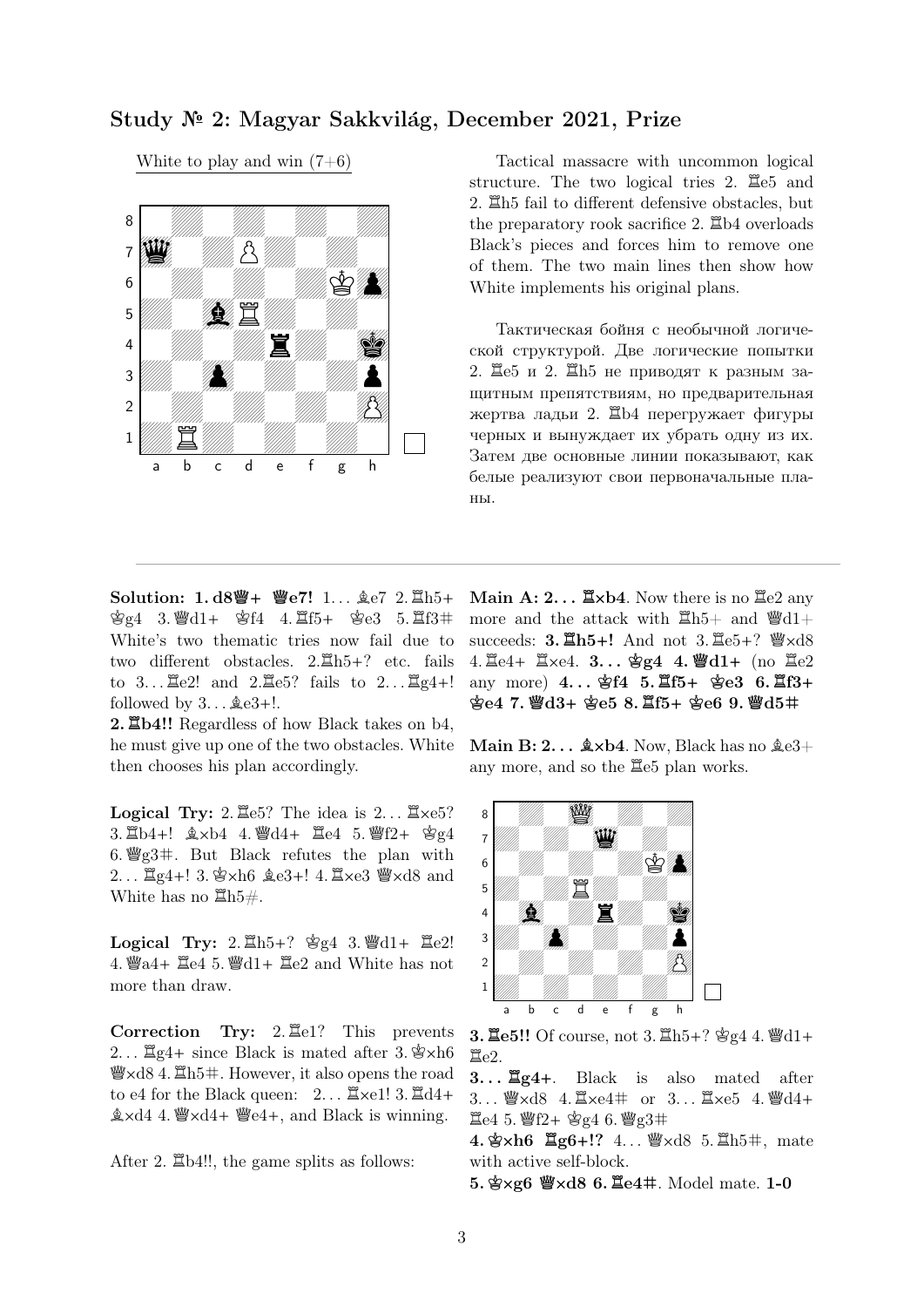Study № 3: EG, January 2021

White to play and win  $(4+3)$ 



Strategic miniature with logical content and systematic king movements up and down the board. How shall White break the opposition of the kings after 1. g3  $\&$ d1? The point is to play  $\mathcal{L}$ a3 at the right moment, when Black cannot reply  $\&c3$  due to the f4-f5 breakthrough (h8 $\&$ occurs with check). But for this, the king first needs to go all the way up to b6!

Black can also, at various points, rush to the

Solution: 1.g3 Parries g4-g3. 1...  $\mathcal{B}d1!$ Taking the opposition. 2.  $\mathbf{\hat{\Phi}}b2 \mathbf{\hat{\Phi}}d2 3$ .  $\mathbf{\hat{\Phi}}b3$ . Thematic try: White would like to play 3.  $\&$ a3? with the idea 3...  $\&$ c3 4. f5! g×f5 5. h5, promoting with check, or  $3...$  \$d3 4. \$b3, zugzwang. However, Black can run to the gpawn: 3...  $\S 63$  (or  $\S e 2/e1$ ) 4.  $S b4$   $\S 63$  5. h5  $g \times h5$  6. f5  $g \times g3$  (e.g.) 7. f6 h4 8. f7  $g h2$  9. f8 $g$ g3=, and the white king is too far away. 3. . . **K**d3 4. **K**b4 **K**d4 5. **K**b5 **K**d5 6. **K**b6!



g-pawn. After  $\mathcal{L}f2$  or  $\mathcal{L}f3$ , White plays h4-h5 g6xh5 f4-f5, promoting the f-pawn with check. Black then draws against the queen (1) pushing both the g- and the h-pawn if the white king is on the seventh rank or on c6; (2) with the doubled g-pawn (after hxg3) with a white  $\mathcal{L}$ d6. If White has the king on c5 or d5, he is winning.

Стратегическая миниатюра с логическим содержанием и систематическими движениями короля вверх и вниз по шахматной доске. Как белым сломить сопротивление королей после 1. g3  $\&$ d1? Смысл в том, чтобы сыграть  $\mathscr{E}a3$  в нужный момент, когда черные не могут ответить  $\angle$ с3 из-за прорыва f4-f5 (h $8\angle$ ) происходит с шахом). Но для этого королю сначала нужно пройти весь путь до b6!

Черные также могут в разных точках броситься к пешке "g". После  $\hat{\otimes}f2$  или  $\hat{\otimes}f3$ белые играют h4-h5 g6xh5 f4-f5, продвигая пешку f с шахом. Затем черные тянут против ферзя (1), толкая пешку g и h, если белый король находится на седьмой горизонтали или на c6; (2) со сдвоенной пешкой g (после hxg3) белым  $\&$ d6. Если у белых король на с5 или d5, они выигрывают.

6. . . **K**d6! Black could also try to exploit the remote position of the white king:

6...  $\text{\&e4}$  7.  $\text{\&e5!}$  (But not 7.  $\text{\&e7?}$  (or  $\text{\&e6}$ ) 7...  $\hat{\mathfrak{B}}$  f3 8. h5 g x h5 9. f5 h4 10. f6  $\hat{\mathfrak{B}} \times q3 =$ , e.g., 11. f7  $\Phi h2$  12. f8 $\mathcal{Q}$  q3 13.  $\mathcal{Q}$ f4 h3 14.  $\Phi d6$ 會h1 15.  $\mathscr{L} \times g3$  h2.) 7... \$f3 8. h5! g×h5 9. f5 h4 10. f6  $\&$  xg3 11. f7  $\&$  h2 12. f8 $\&$  g3 13.  $\&$  f4 h3 14.  $\&$ d4+-, and the king arrives in time.

7. **K**a5!! Now the black king cannot attack the g-pawn directly, and so White can afford to move the king to the a-file.

Logical try: 7.  $\&b$  b7?!  $\&d$  5! (The white idea is 7...  $\mathcal{L} d7$ ? 8.  $\mathcal{L} b8 \mathcal{L} 8 9$ .  $\mathcal{L} a8 \mathcal{L} 8 10$ . f5!  $q \times f5$  11. h5.) 8.  $C^2$ ?  $C^2$   $C^2$   $C^2$   $C^2$   $D^2$   $D^2$   $D^2$   $D^2$   $D^2$   $D^2$ king is now too close to draw with g- and h-pawn, but the second defense plan works: 9...  $\frac{1}{2}$ f3 10. h5 gxh5 11. f5 h4 12. f6 hxg3! 13. f7  $g2$  14. f8 $\ddot{\mathscr{C}}$  +  $\dot{\mathscr{C}}$  g3. The  $\dot{\mathscr{C}}$ d6 blocks the check on the b8-h2 diagonal and so  $g1\ddot{g}$  cannot be prevented.

7. . . **K**c5 8. **K**a4 **K**c4 9. **K**a3!. Now Black must either allow the f4-f5 breakthrough or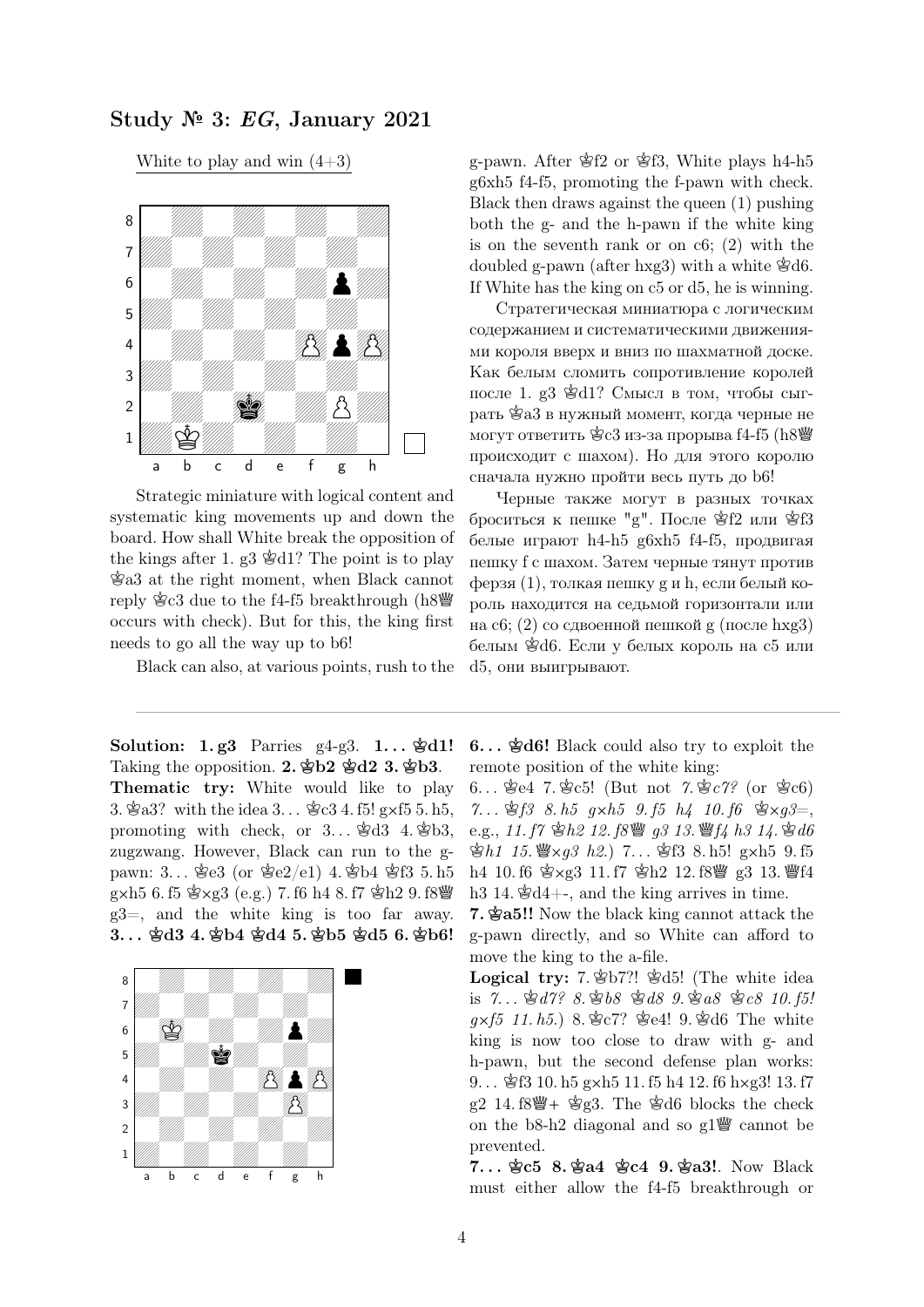give up the opposition.



main A:  $9...$   $C3$  10. f5! Echo with the breakthrough  $h4-h5$  in main B.  $10...$  gxf5 11. h5 f4 12. h6 f**X**g3 13. h7 g2 14. h8**Q+**. Thanks to the black  $\mathcal{E}c3$ , White promotes with check, winning.

main B: 9...  $\frac{1}{2}d3$  10.  $\frac{1}{2}b3$ . We have reached the position after 3.  $\mathcal{L}$ b3, but now it is Black to move. And so White can move his king to d5.  $10...$   $\&$ d4 11.  $\&$ b4 (other moves just lose time) 11... **\$d3 12. \$c5 \$e4 13. \$c4!** 13.  $\text{\&}$ c6?  $\text{\&}$ f3! or 13.  $\text{\&}$ d6  $\text{\&}$ f3! transpose into the tries given above. Now, after black  $\mathcal{L}f3$ , h4h5 wins easily (the king is too close). So Black tries 13... **\$e3!?** 14. **\$d5 \$f2**, closing the a8-h1 diagonal.

15. h5! g**X**h5 16. f5 h4 17. f6 h3!? With the king on d5 instead of d6 or c6, both  $\mathcal{L}$ xg3 and hxg3 are hopeless. **18. f7 h2 19. f8** | 全g2.



We see Black's idea: White has no check and cannot prevent  $h1$ <sup>w</sup>. However, he can strike with **20. 響a8!** (changing the move order is possible) 20... h1響 21.  $e^+e^+$  \$h2 22. *Yu*×h1+ 含xh1 23. 含f4, and the g-pawn decides the day. 1-0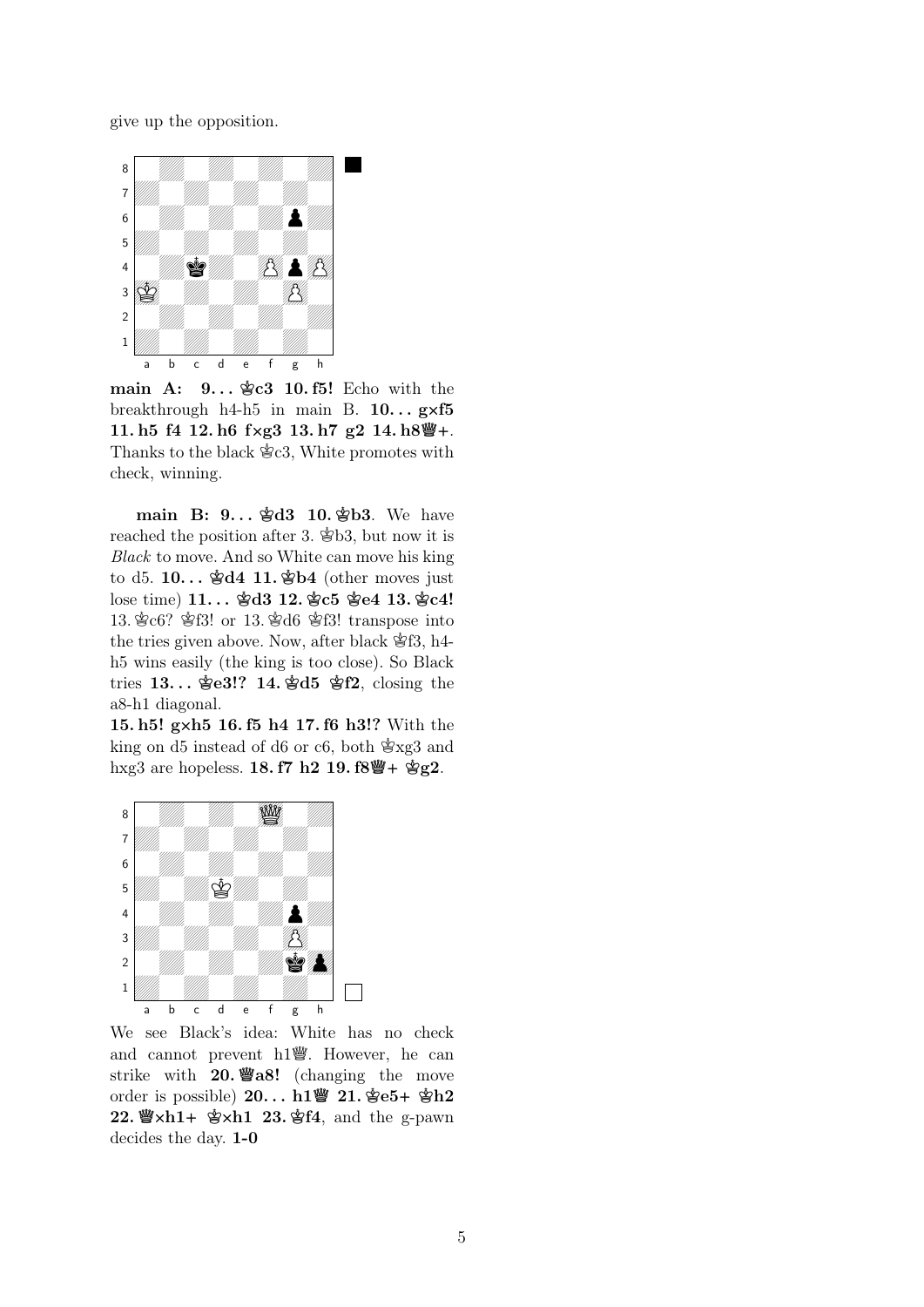# Study № 4: Shakhmatnaya Komposiciya, December 2021

White to play and win  $(5+4)$ 



Tactical fight for mutual promotion with minimal thematic material. Black sets up counterplay against the White king and sacrifices his rook for queen promotion. White accepts, but counters with a minor promotion, rook sacrifice and a three-knights checkmate in the middle of the board.

Тактическая борьба за взаимное продвижение с минимальным тематическим материалом. Черные создают контригру против белого короля и жертвуют ладью за превращение в ферзя. Белые соглашаются, но отвечают небольшим повышением, жертвой ладьи и матом тремя конями в центре доски.

**Solution: 1.**  $\mathbb{Z}d1!$  **1.**  $\mathbb{Z}h1?$  $\&b2$  **gives Black** sufficient counterplay:  $2.\&b7 \&c5! \quad 3.\&c1+$  $\text{\&d}5$  4. d7  $\text{\&b}2+5. \text{\&b}36$   $\text{\&a}2+6. \text{\&b}5$   $\text{\&b}2+$ 7.  $\bullet$ a4  $\Xi$ a2+ 8.  $\bullet$ b3  $\Xi$ b2+ 9.  $\bullet$ a3  $\Xi$ b8! (only now), and the combined threat of  $\mathbb{Z}$ xg8,  $\mathbb{E}$ e6 and  $\&$  b2 secures the draw.

1...  $\mathbb{Z}$ g2. Threatens  $\mathbb{Z}$ g1 and  $\mathbb{Z}$ xg8. Both  $1...$   $3c6$  2.  $\text{\&} \text{d}4+$  and  $1...$   $3d2$  2.  $3 \times d2$  h1 $\text{W}$ 3. d7 are winning for White.

2. **Qf6 \$c6!** Prepares counterplay against the white king. For the non-thematic try 2.  $\mathcal{Q}_{ge7}$ , see the pgn file.  $2...$   $\mathbb{Z}$ g1 3.  $\mathbb{Z}$ d5+  $\mathbb{Z}$ c4 4. d7 gives White a mating attack after mutual promotion.

3. d7 **R**d2! Trying to decoy the white rook away from the h1 square.

3...  $\&c5+4.$   $\&b8!$  (Stronger than 4.  $\&a6?$ ?  $\Xi$ a2# or 4.  $\mathscr{B}$ a8?  $\Xi$ d2! 5.  $\Xi$ c1 h1 $\mathscr{C}$ ! 6.  $\Xi$ ×h1  $\&c7$  7.  $\&a1 \& b2$ , and White must give the pawn to avoid checkmate.)

4...  $\mathbb{Z}b2+ 5. \$   $c8 \quad \mathbb{Z}a2 \quad 6. d8\$  +!. Knight  $\#3$ lifts the checkmate threat, with decisive material advantage.

 $4. \angle 42!!$  4.  $\angle 4e1?$  \$c7! 5.  $\angle 2e7$   $\angle 6e5+$  6. \$a6  $\mathcal{E}c6$ , and since 7.  $\mathcal{E}e6$  runs into 7...  $\mathbb{E}a2\#$ . White must draw with  $7.\overline{\mathbb{E}}e6+\overset{\circ}{\$c7}\overline{8}.\overline{\mathbb{E}}e1$  $\&$ c6.

4...  $\&c5+5.$  \$a6! But not 5. \$b8? h1彎 6. d8 $\textcircled{2+}$  \$b5!, or 6. d8 $\textcircled{3}$ ??  $\textcircled{4}$ b1+! 7. \$c8  $\mathcal{W}b7\#$ .

5. . . h1**Q** Black seems to have reached his

goals, but. . .



6. d8<sup>Q</sup>+!! Of course not 6. d8彎?? 彎a1+! 7. 響 $a5 \cong f1 + 8.$  響 $b5 + \cong xb5$ #, but neither the thematic 6.  $\angle 646 + ? \angle 467$ .  $\angle 44 + \angle 625!$  $(7...$   $\&c7$ ? 8.  $\&c6 + \&c6$  9. d8 $\&\&\&\text{shows the}$ white idea) 8.  $\&$ e6+  $\&$ c4 (or  $\&$ b4), drawing.  $6...$  $6c7$   $7.\overline{2}66+$   $6c6$   $8.\overline{2}66+$ !!  $\& \times d6$ 9. **N**fd4**m** 1-0

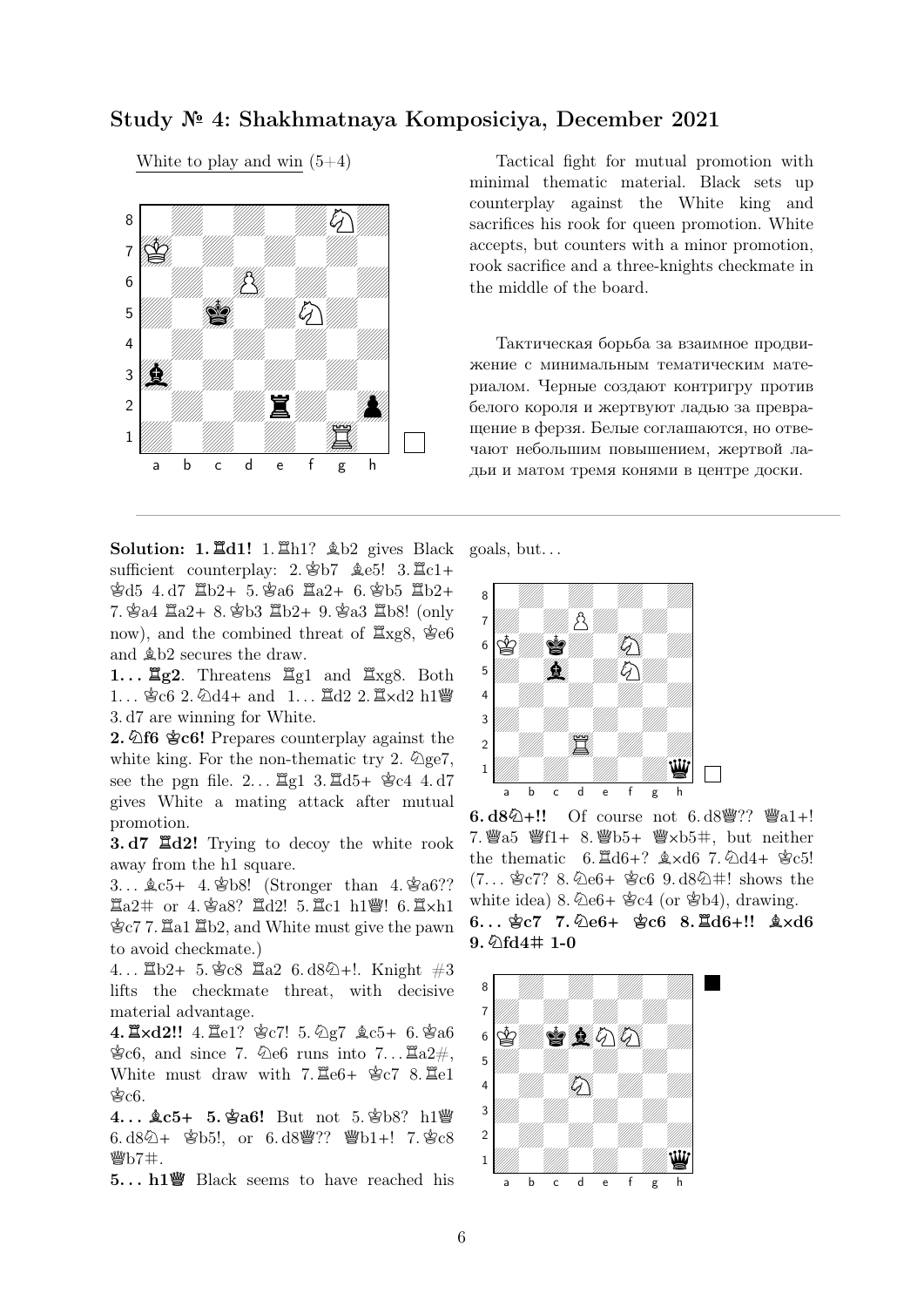# Study № 5: Variantim, April 2021

White to play and draw  $(4+3)$ 



This miniature shows five white knight sacrifices on different squares (c2, c6, c5, d4, f4) in order to draw with pawn against rook and bishop. A Nowotny sacrifice with anti-critical defense, echo effects and various forks spice up the game.

На этой миниатюре показаны пять жертв белых коней на разных полях (c2, c6, c5, d4, f4) для ничьей пешкой против ладьи и слона. Жертва "Nowotny" с антикритической защитой, эхо-эффекты и различные развилки оживляют игру.

"loses a tempo" to force the black king to liquidate the knight.

Thematic try: 1.  $\text{det}$ ?  $\text{d}$  xal! 2. c7  $\text{d}$ d3+ 3.  $\text{\&e4} \ \mathbb{Z} \text{c3}$  4.  $\text{\&d5} \ \mathbb{Z} \text{e7}!$  This anti-critical move prevents the Nowotny interference  $\&c5$ . White has no tricks and Black slowly moves his king up the a-file.

Logical try: 1.  $\text{\&e4?}$   $\mathbb{Z}$ c5! 2.  $\text{\&e6}$   $\mathbb{Z}$ xc6 3.  $\Delta d4$  (without check) 3...  $\Xi$ h6 (e.g.), with a theoretical win.

#### $1.$ ..  $\&\times$   $2.$   $\&\times$   $64$   $\&\times$   $65!$

The line  $2...$   $\Xi$ d6 3.  $\angle$ f5!  $\Xi$ xc6 4.  $\angle$ d4+ shows why it was important to play 1.  $\&c2$  first (compare the logical try 1.  $\mathcal{E}$ e4).

3. **N**e6! with two main lines:



main A: 3... <u>I</u>c3 4.  $\frac{4}{3}$ d5  $\frac{4}{3}$ b3 5. c7, and the game is splitting again:

 $\text{main}$  A1:  $5...$   $\text{\textless}$  6.  $\text{\textless}$  6.  $\text{\textless}$  6.  $\text{\textless}$   $\text{\textless}$   $\text{\textless}$   $\text{\textless}$   $\text{\textless}$   $\text{\textless}$   $\text{\textless}$   $\text{\textless}$   $\text{\textless}$   $\text{\textless}$   $\text{\textless}$   $\text{\textless}$   $\text{\textless}$   $\text{\textless}$   $\text{\textless}$   $\text{\textless}$   $\text{\textless}$   $\text{\textless}$   $\text{\textless$ **7.**  $\mathbf{\hat{\mathscr{B}}} d\mathbf{6} =$ . Knight sacrifice  $\#2!$  This Nowotny

Solution: 1.  $\&c2!!$  Knight sacrifice #1. White interference has been shown first by Gulyaev in 1926.

> main  $A2: 5... \& 87$  (anti-critical move) 6.  $\Delta d4$ +  $\Delta d4$  7.  $\Delta c6$ ! Knight sacrifice  $\#3!$ 7. . . **R**c5**+** 8. **K**e6 **RX**e6 9. **K**d7=, or

> main B: 3... <u> $\mathbb{E}c4+4$ . 曾d5</u> with two options:

> main B1: 4...  $\angle 4d3$  5.c7  $\angle 4e7!$  Anticritical move directed against  $\&c5$ , but ldots now White exploits the king position on d3 with knight sacrifice #4: 6. **N**f4**+**! **K**c3 7. **K**e6 (or 含e5) 7...  $\mathbb{Z} \times C7$  8.  $\mathbb{Q}d5+$ , draw.

> main B2:  $4...$   $\&c3$  5. c7. Threatening  $\&c5$  (see A2). Black responds  $5...$   $\&e7$  (anticritical move). . .



. . . but White counters with the echo  $\text{sacrifice } 6. \ \text{\text{\textsterling}d4!}: 45! \ 6... \ \text{\textsterling} \times c7 \ (6... \ \text{\textsterling} \times d4+$ 7. Ke6 Rc4 8. Kd7=) 7. **N**b5**+ K**b4 8. **NX**c7.  $1/2 - 1/2$